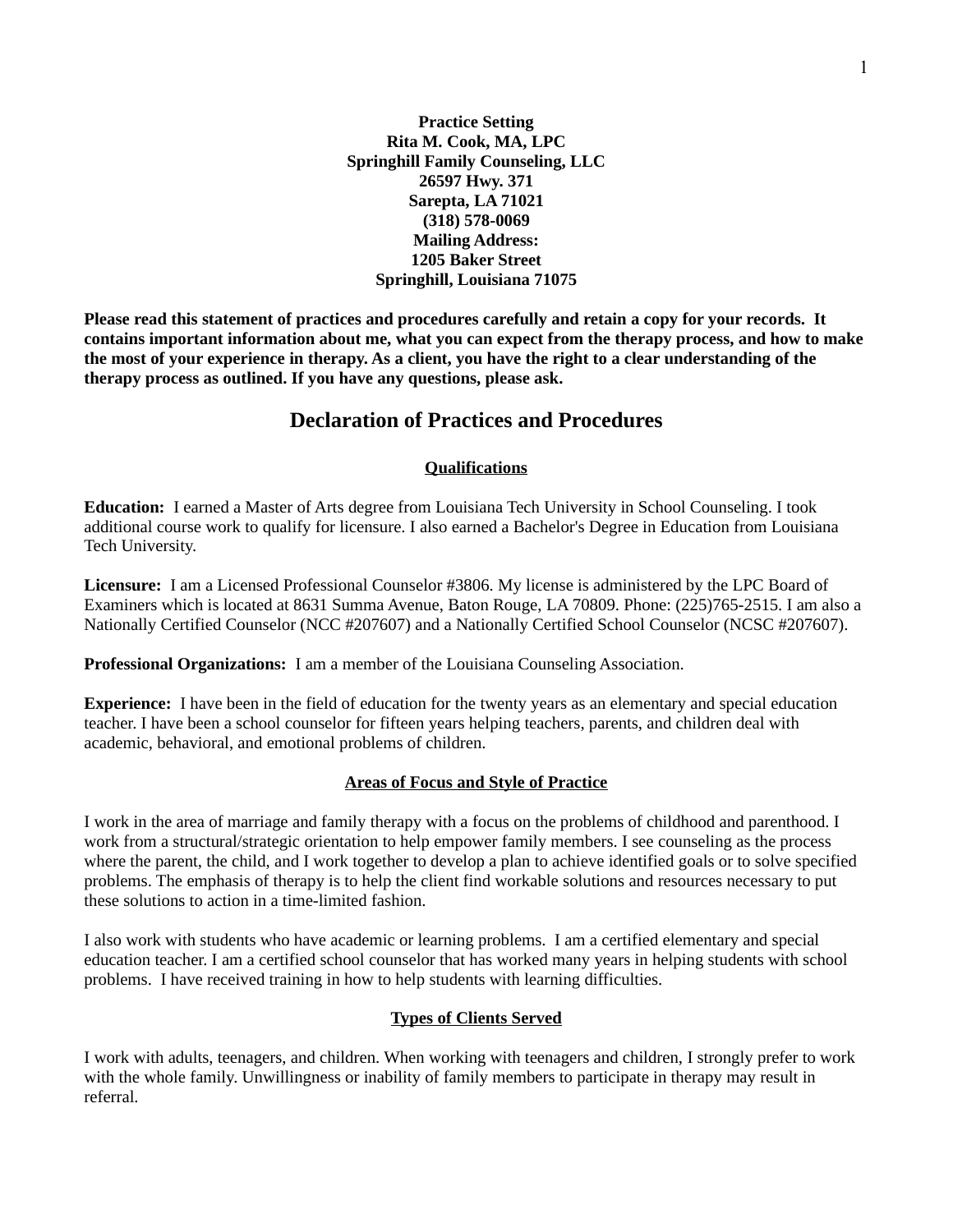## **Routine Business Procedures and Practices**

**Making/Breaking Appointments:** Sessions are by appointment only. Appointments can be made, changed, or canceled by phone or in person. Note that an appointment canceled or changed with less than 24 hours notice may result in a charge for that session. Also, excessive "no-show", cancellations, or reschedules on the part of the client could result in referral.

**Office hours:** Office hours are from 9:00 to 5:00 Monday through Friday.

**Standard Fees:** My fee for an initial session \$125. Subsequent sessions of 45 to 60 minutes are \$100. Fee for group participation is \$20 per session. Full payment for services rendered is expected after each session. *Inability*  to pay full fee or nonpayment of fees may result in referral. I am working on the process of being *Medicare/Medicaid certified.*

## **Ethical Code of Conduct/Legal Requirements**

I am required by law to adhere to the Code of Conduct for Licensed Professional Counselors (LPC). A copy of this Code of Conduct is available to you upon request.

**Confidentiality:** By law, I am prohibited from releasing any information regarding your therapy to any third party without a signed release that reflects your informed consent. Electronically submitted or reproduced releases without an original signature (fax, e-mail, attachment, photocopy) or verbal permission may be accepted, but only in the case of an emergency.

**Exceptions to Confidentiality:** There are certain conditions and circumstances that require confidentiality to be broken by a therapist. Specifically, it must be reported to appropriate authorities when:

- The client expresses intent to harm him/herself (suicide) or someone else (homicide). In the latter case, the therapist has a duty to warn the individual who is being threatened and to contact the proper authorities.
- There is a reasonable suspicion of abuse/neglect against a minor child, elderly person (60 or older), or a dependent adult.

There are other circumstances that may limit the rule of confidentiality. Certain types of litigation, such as child custody, may result in a court ordered release of information without your consent.

It is my policy to assert privileged communication on behalf of the client and the right to consult with the client if at all possible, except during an emergency, before mandated disclosure. I will endeavor to inform clients of all mandated disclosures as conceivable.

**Clinical Situations that Affect Confidentiality:** Special clinical situations may exist that require informed consent of the client in order for information to be released. For example, in couple, family, or group therapy, information cannot be released to a party outside the treatment context about any certain individual without the written consent of all parties being treated. Information shared by individuals in a private session where other family members are not present must be held in confidence (except for the mandated exceptions already stated) unless that individual signs a release of information. Note, however, that maintaining confidentiality for individual sessions during couples or family therapy could impede or even prevent a positive outcome to therapy.

While I am bound by confidentiality in a marital, family, or group setting as described above, I cannot be responsible for information shared by family or group members with others outside the treatment context.uu Sessions thereafter are usually scheduled one time a week, and are devoted to establishing mutually agreed upon goals for therapy and developing strategies to meet those goals. The length of the therapy process depends on the nature and severity of the presenting problem. However, most problems are successfully resolved in eight to ten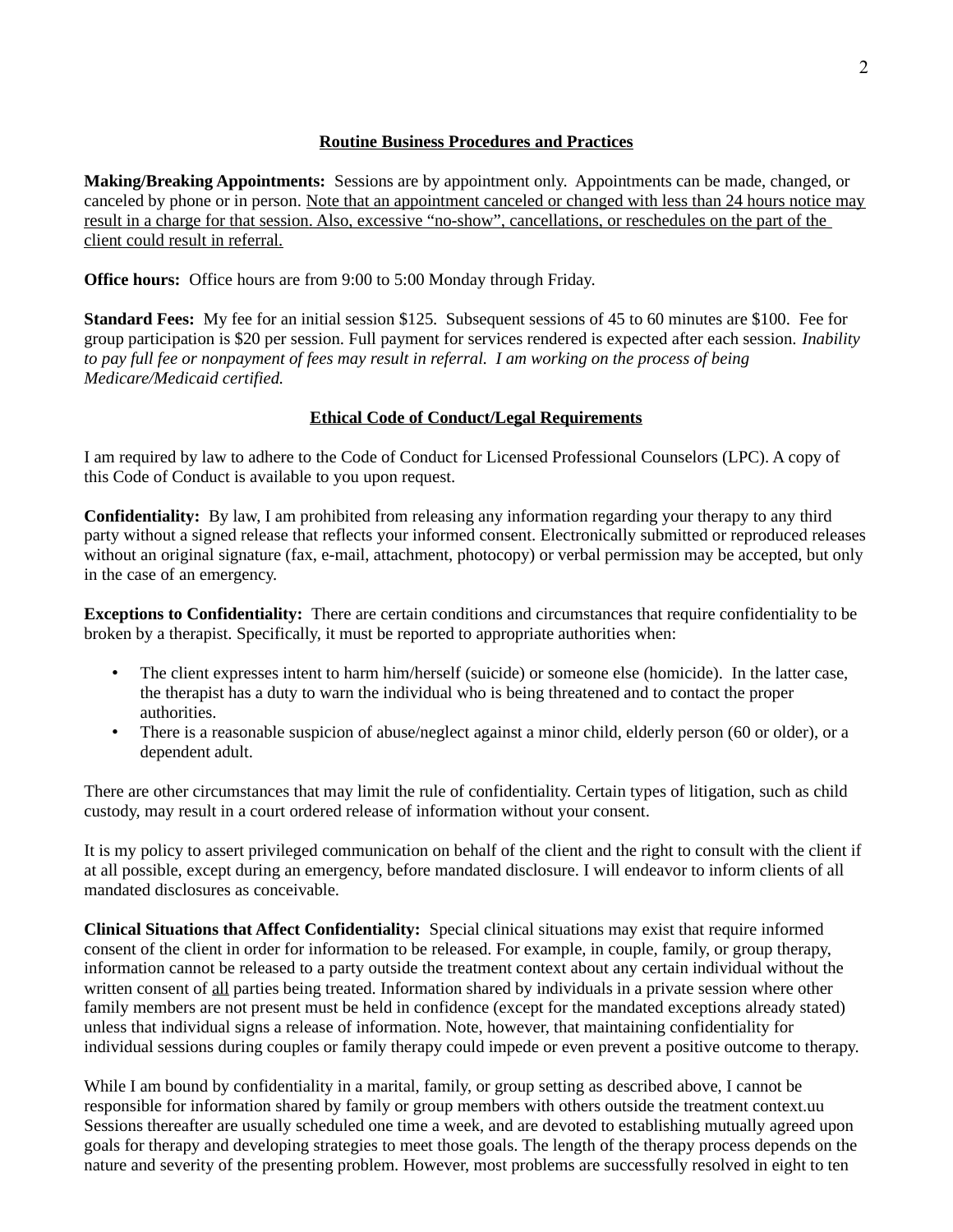sessions.

At the end of the sessions, "homework" may be assigned to the client. This homework is important to the therapy process; therefore clients are strongly encouraged to complete these assignments to maximize the effectiveness of their counseling experience.

### **Potential Risks**

As a client works to make changes through participation in family therapy relationships, other individuals in the client's social system may not benefit from these changes. Such changes may affect relationship patterns which may produce unpredicted and/or adverse responses from other people in the client's social system.

As the result of mental health counseling, a client may realize that he/she has additional issues which may not have surfaced prior to the formation of the counseling relationship.

#### **In Case of an Emergency**

When an emergency arises and an immediate response is required, clients should call the Willis-Knighton Behavioral Medicine Unit located at 2510 Bert-Kouns Industrial Loop in Shreveport, Telephone number (318)212-5200. Emergency services are available twenty-four hours a day, seven days a week.